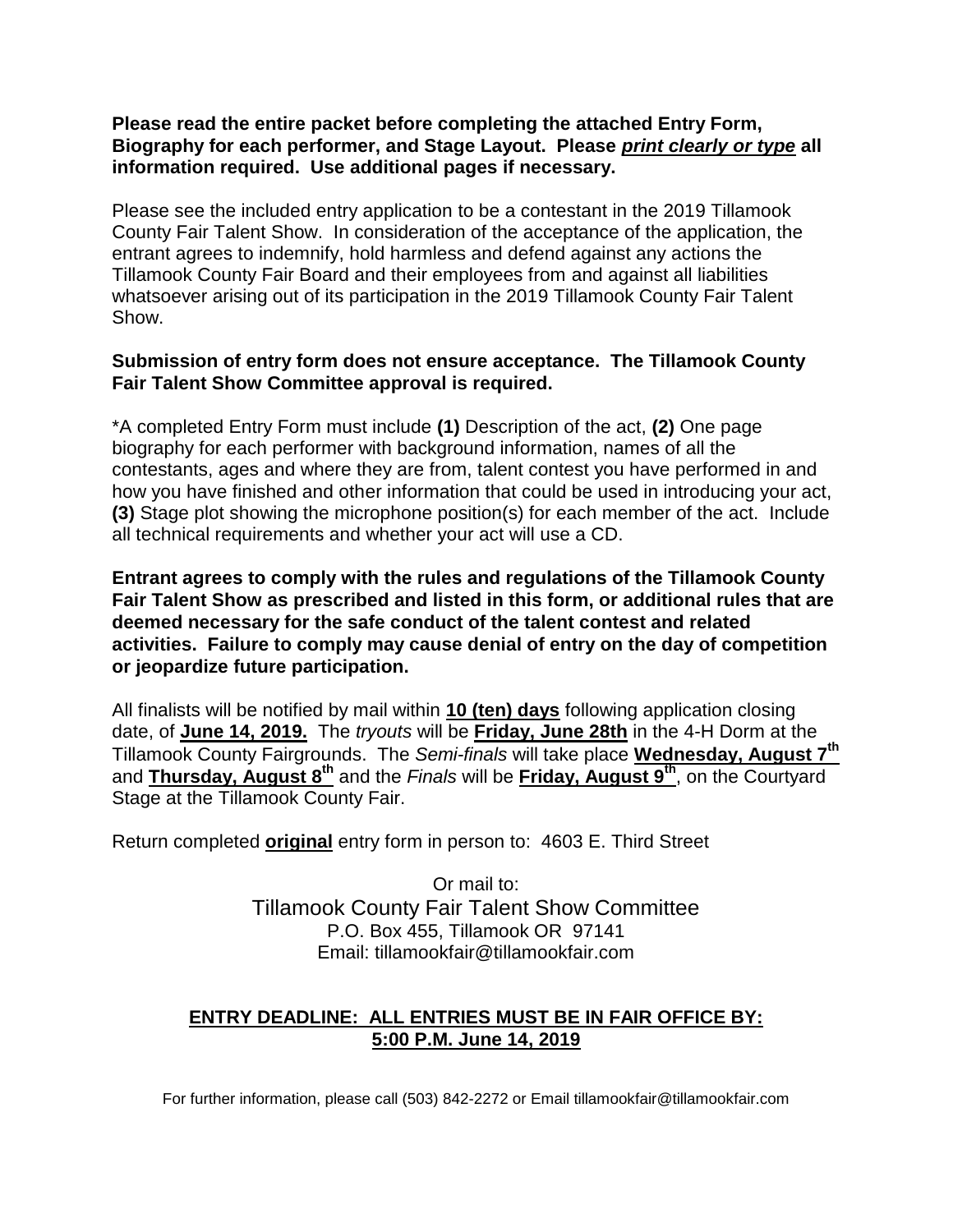# **2019 GENERAL TALENT SHOW RULES & REGULATIONS**

- 1. All entrants MUST BE A FULL-TIME RESIDENT of Tillamook County. There are three age divisions: Children (1-9), Youth (10-17), and Adult (18 & above).
- 2. The Talent Show is open to amateurs only. Union musicians or those whose talent provides more than 50 percent of their income (if income exceeds \$7,500) are not permitted to enter.
- 3. Prior paid performers of the Tillamook County Fair, the Tillamook County Fair Board and staff are ineligible to compete.
- 4. All acts compete in one of three divisions, based on the age of the contestant(s) at the time of their performance at the Tillamook County Fair. In cases where the act consists of people from different divisions, the act will compete in the older Division. Performers ages 1 - 9 who use an adult accompanist may compete in the Children Division provided division does not assume any visual importance in the performance. Improper age category may result in disqualification.
- 5. Vocalists may use recorded accompaniment tracts with vocal background, but there shall be no lead vocal on the tract. For recorded accompaniment, a CD with only one tract is recommended. Acts should bring a second CD as backup in case of malfunctions. CD recorders vary in quality, therefore, not all self-made CDs are readable on all machines.
- 6. Entries are accepted in the following categories: **vocal, dance, instrumental, comedy, magic, pantomime or scenes from a play or movie** (if conductive to the stage setting). Due to set-up time limitations (no longer than one minute), acts with more than three single instruments or acts that include full drum sets will not be included in the Talent Show. Lip-syncing is not allowed.
- 7. Your entry is officially the first round of the Talent Show contest. All contestants must perform the same act or musical selection exactly during tryouts, semi-finals and finals. This includes number of persons in the act. Exceptions regarding number of persons in act may be made on a case-by-case basis if change does not enhance a performance. Requests for exceptions must be given to the Talent Show Committee, as soon as possible, prior to Talent Show date. Contestants may perform only one number. Selection must be appropriate for family audience and may not include profanity or lewdness. Acts may not use fire, pyrotechnics, liquids, confetti, guns, sharp instruments such as knives or machetes, or any other substance or object that may prove hazardous or inappropriate.
- 8. The performance may not exceed five minutes in length, with one minute allowed for set-up, if any. Contestants exceeding the time limit will be disqualified.
- 9. **Tryouts**: After receiving all the entries, the committee will select applicants to perform at the tryouts. This will be Friday, June  $28<sup>th</sup>$ , location to be announced. If you are selected to tryout you will receive a letter of confirmation (with a notation to verify) and time-slot of your performance. You must wear the attire you will be wearing for the Talent Show during your tryout.
- 10. **Semi – Finals**: The Semi-final rounds will take place at the Tillamook County Fair on Wednesday, and Thursday on the Courtyard Stage. Wednesday August  $7<sup>th</sup>$ semi-finals will be held at 11:30am for kids ages 1-9. Semi-finals on Thursday, August  $8<sup>th</sup>$  will begin at 11:30 for youth ages 10-17, and adults, 18 years and older,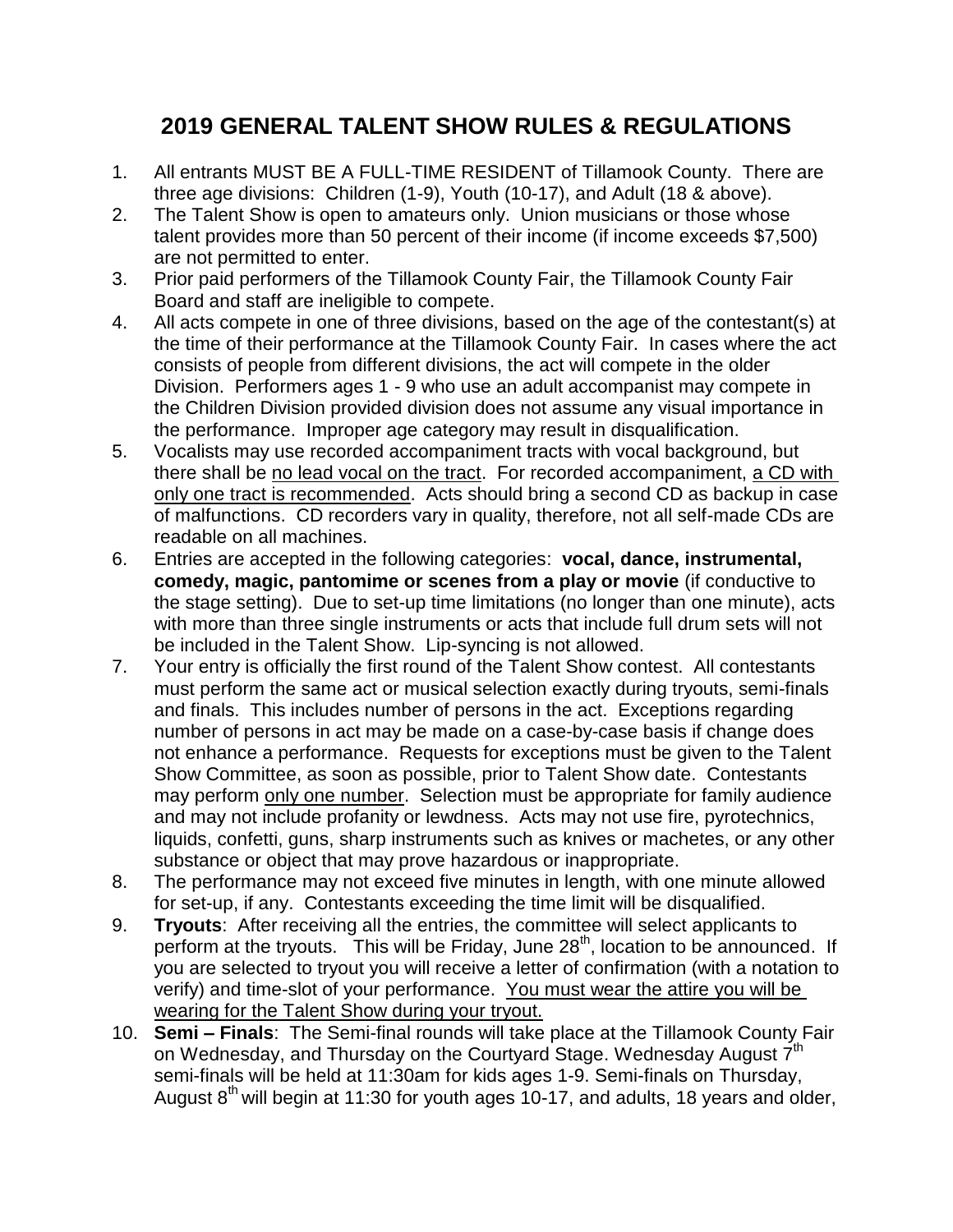will begin at 12:45pm. The finalists can pick up their admission and parking passes for Friday's performance at Will Call, after the announcement.

- 11. Final Round: The finalists will compete Friday, August 9<sup>th</sup> at 2:30pm on the Courtyard Stage during the Tillamook County Fair. Cash prizes will be awarded to all  $1^{st}$ ,  $2^{nd}$ , and  $3^{rd}$  place winners in each division.
- 12. Each contestant must be available to perform in each round. Failure to perform in any round disqualifies the act from advancing. Substitutions will not be allowed. The vacated time slot will be assigned to the first available act on the alternate list as established by the Talent Show Committee.
- 13. The Talent Show Committee has sole authority in selecting, and scheduling acts, stage production, and the overall volume of the act.
- 14. **Complete entry forms must be in the Fair Office on or before 5:00pm June 14, 2019.**
- 15. Contestants may only submit one application and can only appear in one act.
- 16. 1<sup>st</sup> place winners are ineligible to compete for the next three years at the Tillamook County Fair.
- 17. All act equipment is the sole responsibility of the act. The Talent Show Committee assumes no liability for the acts' equipment, nor to supply acts with extra equipment.
- 18. The sound system will be provided by the Tillamook County Fair. It will be scaled for the venue and utilized within reasonable requirements of the contestants. The Talent Show Stage Manager will have sole control over the sound system.
- 19. Modifications to stage acts, equipment, or sound is prohibited without the approval of the Talent Show Stage Manager and coordinator.
- 20. The Talent Show Committee assumes no responsibility for any expense, meals, transportation, or lodging of any contestant.
- 21. Dressing rooms will be available. The Tillamook County Fair will not be responsible for lost or stolen articles or valuables.
- 22. Each contestant on stage will receive one admission and one parking pass, the day of their performance. Acts with no licensed driver will receive one additional pass for one adult chaperone.
- 23. The Tillamook County Fair's Annual Talent Show may be videotaped. It also will be photographed by an Official Fair Photographer.
- 24. All judges' decisions are final and scores will not be released to contestants or the public.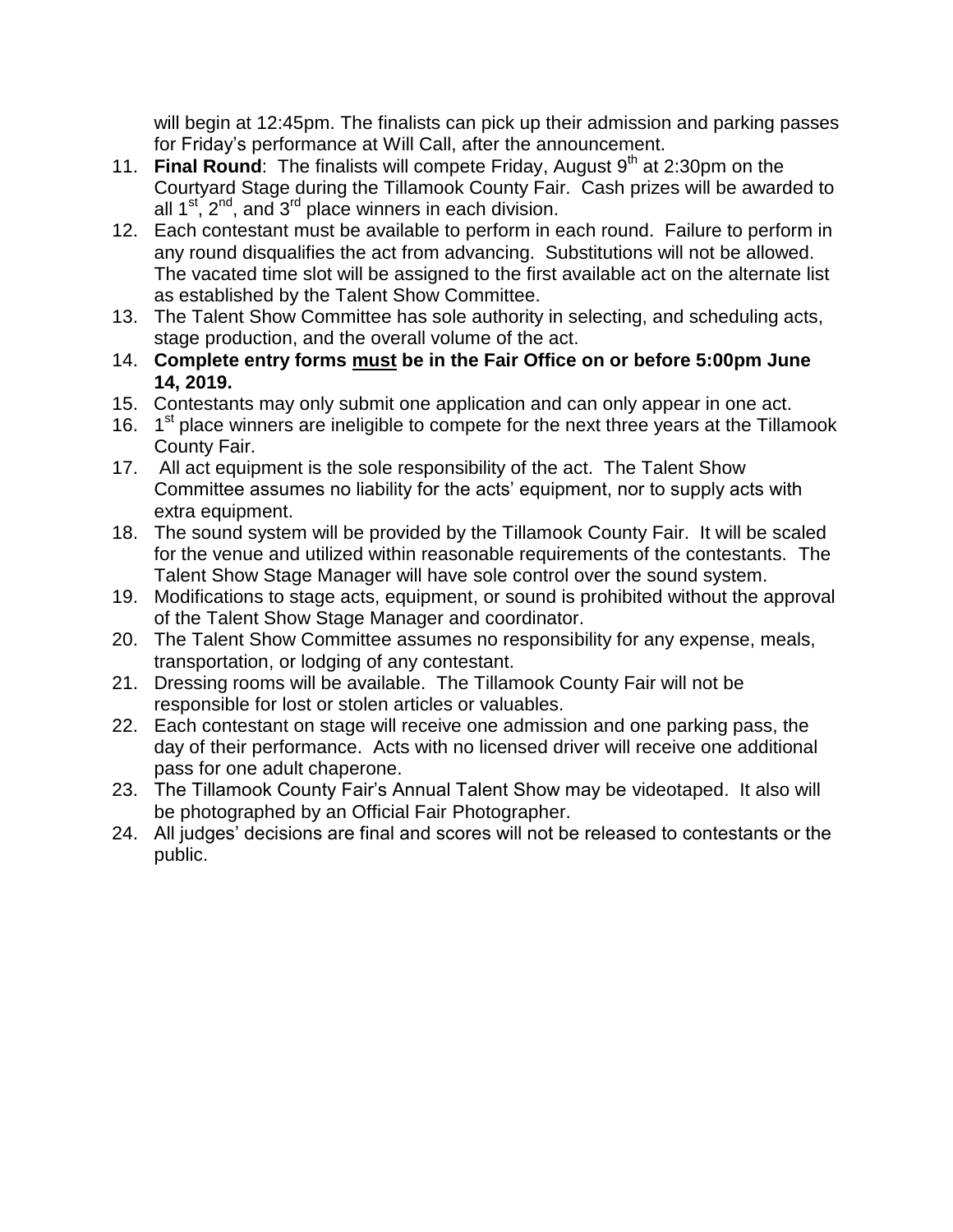# ENTRY FORM

## 2019 TILLAMOOK COUNTY FAIR TALENT SHOW

### Entry Deadline: **5:00 p.m. June 14, 2019**

| NAME OF GROUP OR INDIVIDUAL PERFORMING:                                                                                                                                                                                                                     |     |            |                     |  |
|-------------------------------------------------------------------------------------------------------------------------------------------------------------------------------------------------------------------------------------------------------------|-----|------------|---------------------|--|
| NAME OF PERSON SUBMITTING APPLICATION: University of the state of the state of the state of the state of the state of the state of the state of the state of the state of the state of the state of the state of the state of                               |     |            |                     |  |
|                                                                                                                                                                                                                                                             |     |            |                     |  |
|                                                                                                                                                                                                                                                             |     |            | City State Zip Code |  |
| Work Phone #_______________________________Cell Phone #_________________________                                                                                                                                                                            |     |            |                     |  |
| NUMBER OF PEOPLE IN ACT: LIST ALL GROUP MEMBERS BELOW (use back if necessary)                                                                                                                                                                               |     |            |                     |  |
| <b>NAME</b>                                                                                                                                                                                                                                                 | AGE | BIRTH DATE | HOME PHONE #        |  |
|                                                                                                                                                                                                                                                             |     |            |                     |  |
|                                                                                                                                                                                                                                                             |     |            |                     |  |
|                                                                                                                                                                                                                                                             |     |            |                     |  |
|                                                                                                                                                                                                                                                             |     |            |                     |  |
|                                                                                                                                                                                                                                                             |     |            |                     |  |
|                                                                                                                                                                                                                                                             |     |            |                     |  |
| DIVISIONS: Children (ages 1 - 9) Children (ages 1 - 9) Children (ages 10 - 17) Children (ages 18 & over)                                                                                                                                                    |     |            |                     |  |
| AMATEUR STATUS: Undertify that no person above belongs to a musicians' union nor does any person's talent<br>provide more than 50 percent of his/her income (if income exceeds \$7,500). I/We understand I/We may be required to<br>submit tax information. |     |            |                     |  |
| TALENT CATEGORY: __ Vocal __ Dance __Instrumental __ Comedy __ Magic<br>Other _ Band (no more than 3 instruments. No drum sets.)                                                                                                                            |     |            |                     |  |
| NAME OF PIECE TO BE PERFORMED: NAME OF PIECE TO BE PERFORMED:                                                                                                                                                                                               |     |            |                     |  |
| TYPE OF ACCOMPANIMENT: CD __ Other___________                                                                                                                                                                                                               |     |            |                     |  |
| EQUIPMENT NEEDED: __ Wireless handheld mic (3 available) __ CD Player                                                                                                                                                                                       |     |            |                     |  |
| I/We wish to enter the Tillamook County Fair Talent Show and agree to abide by the rules. I certify that all information<br>provided above is true and accurate.                                                                                            |     |            |                     |  |

SIGNATURE: (Parent or guardian must sign for minor.) Date: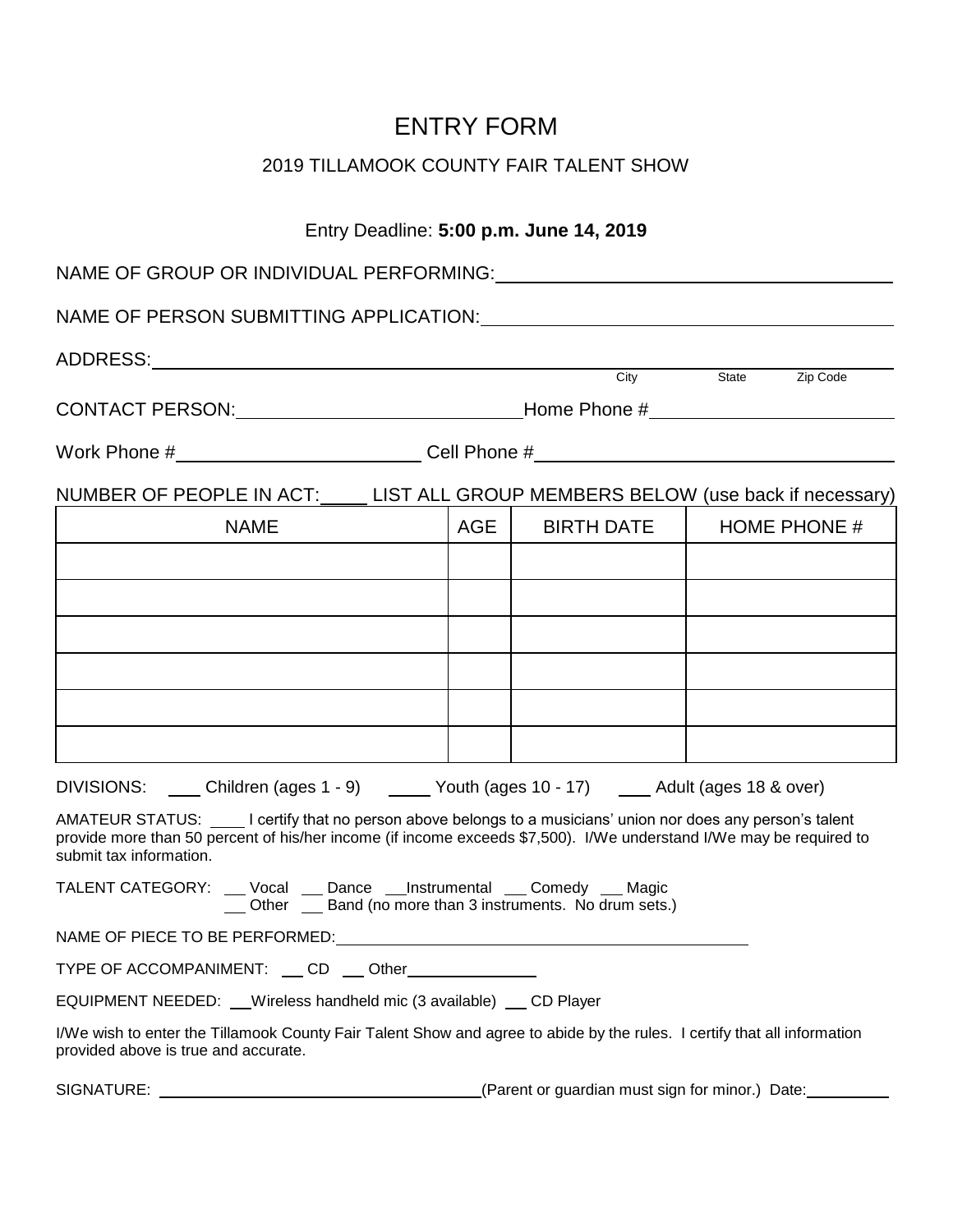## **Biography**

| Please read the entire packet before completing this form. Please print or type all<br>information required. EACH PERFORMER MUST FILL OUT THIS FORM (make<br>copies if necessary). |  |  |  |  |  |
|------------------------------------------------------------------------------------------------------------------------------------------------------------------------------------|--|--|--|--|--|
| 1. Name of Group or individual performing<br>1. Name of Group or individual performing                                                                                             |  |  |  |  |  |
|                                                                                                                                                                                    |  |  |  |  |  |
|                                                                                                                                                                                    |  |  |  |  |  |
| 3. Contact person____________________________Home Phone___________Work Phone_________                                                                                              |  |  |  |  |  |
|                                                                                                                                                                                    |  |  |  |  |  |
|                                                                                                                                                                                    |  |  |  |  |  |
|                                                                                                                                                                                    |  |  |  |  |  |
|                                                                                                                                                                                    |  |  |  |  |  |
|                                                                                                                                                                                    |  |  |  |  |  |
|                                                                                                                                                                                    |  |  |  |  |  |
|                                                                                                                                                                                    |  |  |  |  |  |
|                                                                                                                                                                                    |  |  |  |  |  |
|                                                                                                                                                                                    |  |  |  |  |  |
|                                                                                                                                                                                    |  |  |  |  |  |
|                                                                                                                                                                                    |  |  |  |  |  |
|                                                                                                                                                                                    |  |  |  |  |  |
|                                                                                                                                                                                    |  |  |  |  |  |
|                                                                                                                                                                                    |  |  |  |  |  |
|                                                                                                                                                                                    |  |  |  |  |  |
|                                                                                                                                                                                    |  |  |  |  |  |
|                                                                                                                                                                                    |  |  |  |  |  |
|                                                                                                                                                                                    |  |  |  |  |  |
|                                                                                                                                                                                    |  |  |  |  |  |